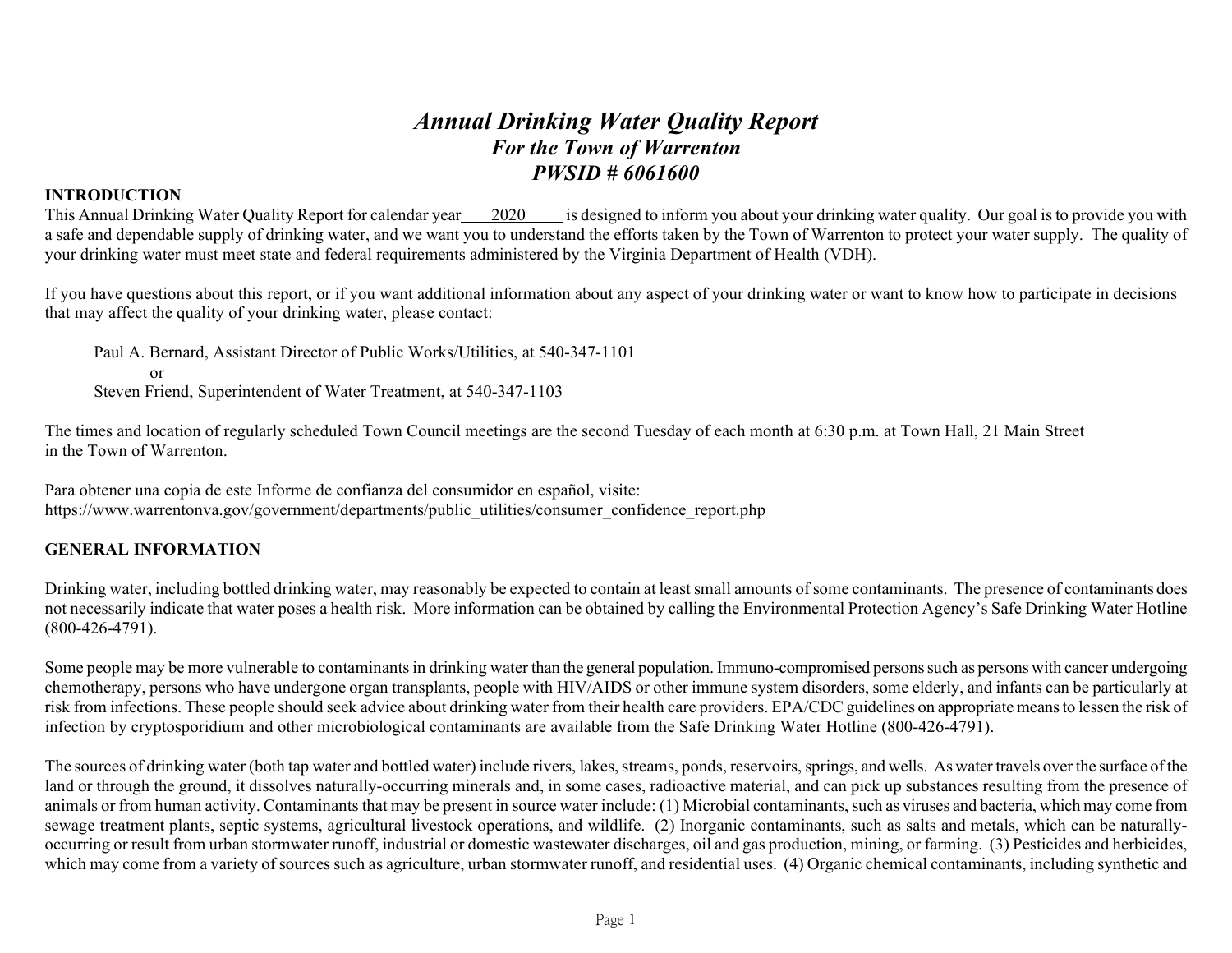volatile organic chemicals, which are byproducts of industrial processes and petroleum production, and can also come from gas stations, urban stormwater runoff, and septic systems. (5) Radioactive contaminants, which can be naturally-occurring or be the result of oil and gas production and mining activities. In order to ensure that tap water is safe to drink, EPA prescribes regulations which limit the amount of certain contaminants in water provided by public water systems. Food and Drug Administration regulations establish limits for contaminants in bottled water which must provide the same protection for public health.

# **SOURCE(S) and TREATMENT OF YOUR DRINKING WATER**

The sources of your drinking water are from both surface water and groundwater as described below:

Warrenton Reservoir: Located north of town with a capacity of approximately 120 million gallons.

Airlie Reservoir: Located northwest of town with approximately 183 million gallons for town use.

Well #3: Located east of town producing approximately 200,000 gallons per day.

Well # 5: Located northwest of town producing approximately 52,000 gallons per day.

Well # 6: Located north of town producing approximately 20,000 gallons per day.

Your drinking water supply is treated as described below:

The water from the reservoirs is treated by the Water Filtration Plant located at 7240 Blackwell Road, Warrenton, VA using coagulation, flocculation, sedimentation, and filtration. Chlorine is added to disinfect the water and a corrosion inhibitor is added. Both the reservoir water and the water from the wells are treated with fluoride to promote strong teeth. Well #3 water is softened to remove radium and is chlorinated.

A source water assessment of our system was conducted by the Virginia Department of Health. The Reservoirs were determined to be of high susceptibility to contamination using the criteria developed by the state in its approved Source Water Assessment Program. Town staff is aware of the potential contamination sources identified by the Virginia Department of Health and monitor those areas to prevent and/or limit any negative impacts to the system. The assessment report consists of maps showing the source water assessment areas, an inventory of known land use activities of concern, and documentation of any known contamination within 5-year study period. The report is available by contacting your water system representative at the phone number or address given elsewhere in this drinking water quality report.

The Town of Warrenton has an ongoing commitment to protecting its drinking water sources. Please report illegal dumping of waste motor oil and other potential contaminants immediately to us at the telephone numbers listed elsewhere in this report. Please keep the safety of your water supply in mind when applying fertilizer, herbicides and pesticides to your lawn and disposing of antifreeze, motor oil, and chemicals.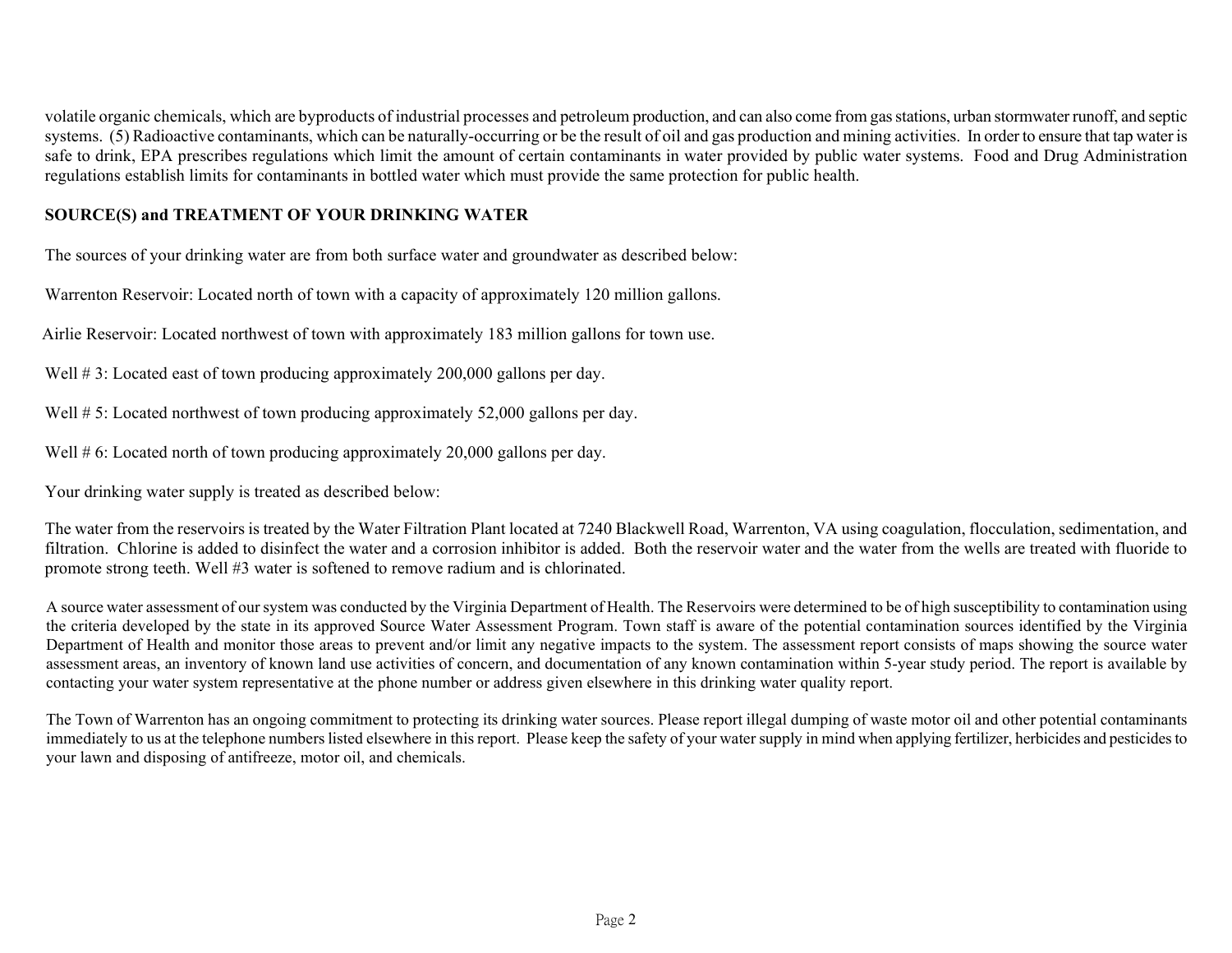#### **DEFINITIONS**

In the table and elsewhere in this report you will find many terms and abbreviations you might not be familiar with. The following definitions are provided to help you better understand these terms:

*AL – Action Level – the concentration of a contaminant which, if exceeded, triggers treatment or other requirements which a water system must follow.*

*MCL – Maximum Contaminant Level – the highest level of a contaminant that is allowed in drinking water. MCLs are set as close to the MCLGs as feasible using the best available treatment technology.*

*MCLG – Maximum Contaminant Level Goal – the level of a contaminant in drinking water below which there is no known or expected risk to health. MCLGs allow for a margin of safety.*

*MRDL- Maximum Residual Disinfectant Level* - *the highest level of a disinfectant allowed in drinking water. There is convincing evidence that addition of a disinfectant is necessary for control of microbial contaminants.*

*MRDLG – Maximum Residual Disinfectant Level Goal - the level of a drinking water disinfectant below which there is no known or expected risk to health. MRDLGs do not reflect the benefits of the use of disinfectants to control microbial contaminants.*

*Level 1 Assessment: A Level 1 Assessment is a study of the water system to identify potential problems and determine, if possible, why total coliform bacteria have been found in our water system.*

*ND – Non-detect - lab analysis indicates that the contaminant is not present.*

NTU – Nephelometric Turbidity Unit – nephelometric turbidity unit is a measure of the clarity, or cloudiness, of water. Turbidity in excess of 5 NTU is just noticeable to the average *person. Turbidity is monitored because it is a good indicator of the effectiveness of our filtration system.*

*Ppm – Parts per million - one part per million corresponds to one minute in two years or a single penny in \$10,000.*

*Ppb – Parts per billion - one part per billion corresponds to one minute in 2,000 years, or a single penny in \$10,000,000.* 

*pCi/L - Picocuries per liter - picocuries per liter is a measure of the radioactivity in water.*

*SMCL – Secondary Maximum Contaminant Level, or – Maximum contaminant levels may be either "primary" (PMCL), meaning based on health considerations or "secondary" (SCML) meaning based on aesthetic considerations.*

*TT – Treatment Technique – a required process intended to reduce the level of a contaminant in drinking water.*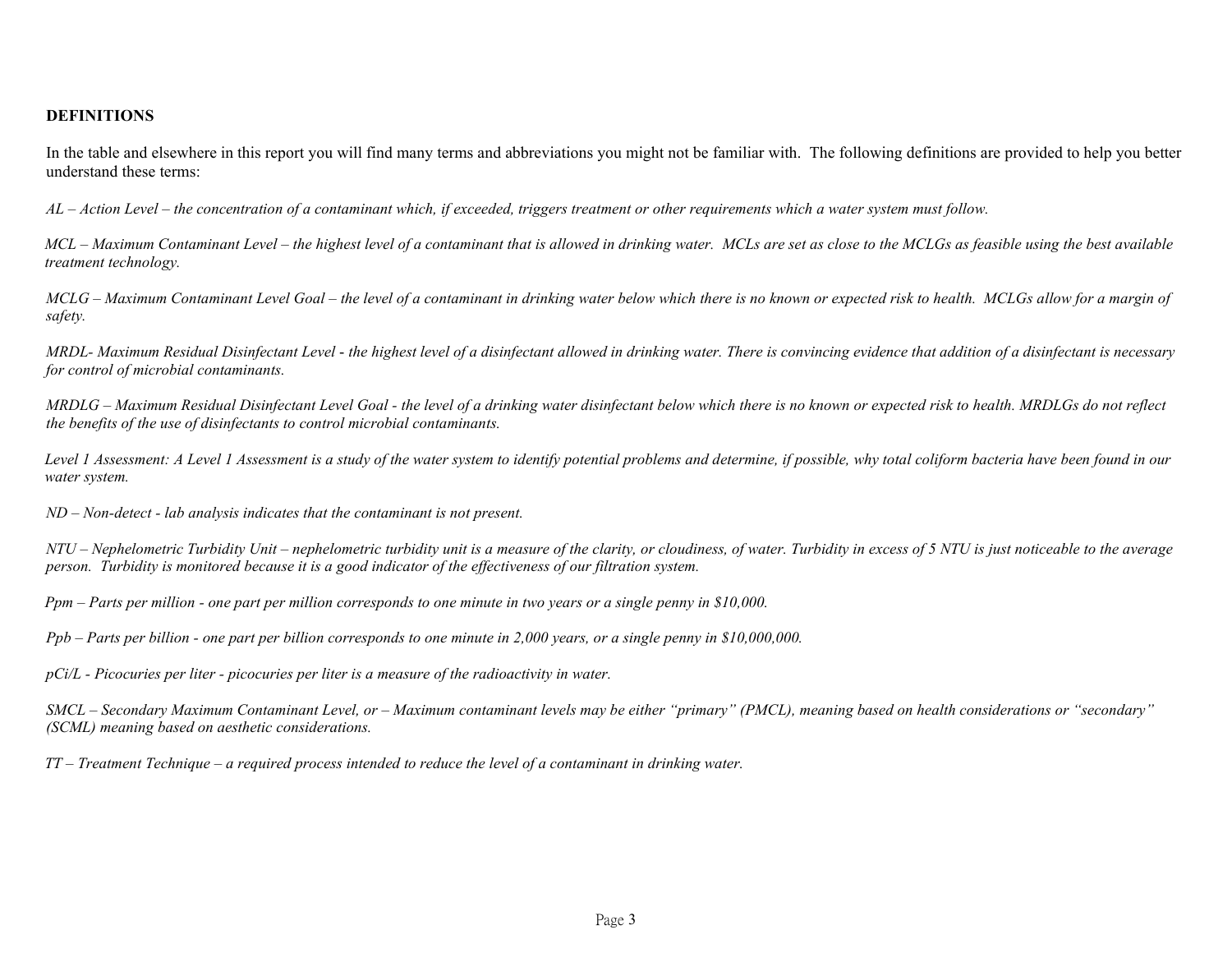# **WATER QUALITY RESULTS**

Contaminants in your drinking water are routinely monitored according to Federal and State regulations. The following table shows the results of our monitoring for the period of January 1<sup>st</sup> to December 31<sup>st</sup>, 2020. Most of the results in the table are from testing conducted in 2020. However, the state allows the Town to monitor for some contaminants less than once per year because the concentrations of these contaminants do not change frequently. Some of the data, though accurate, is more than one year old.

**I. Microbiological Contaminants** – All of the 120 routine samples collected for bacteria in 2020 were negative for fecal bacteria. Three samples tested coliform positive during October 2020. We immediately collected additional samples. Two of the additional samples tested coliform positive but none of the samples were found to be fecal positive. This trigged a Level 1 assessment which is a study of the waterworks to identify potential problems and determine, if possible, why total coliform bacteria have been found in our waterworks.

Coliforms are bacteria that are naturally present in the environment and are used as an indicator that other, potentially harmful waterborne pathogens may be present or that a potential pathway exists through which contamination may enter the drinking water distribution system. We found coliforms indicating the need to look for potential problems in water treatment or distribution. When this occurs, we are required to conduct assessments to identify problems and correct any that are found.

During 2020 we were required to conduct one Level 1 assessment. Based on the completed assessment, we were not required to take any corrective actions.

## **II. Lead and Copper Contaminants** –

| Contaminant         | ™Inits of<br>Measurement | Action<br>level | <b>MCLG</b> | Results of samples<br>for the $90th$<br>Percentile Value | Action Level<br>Exceedance<br>(Y/N) | Sampling<br>Year | $#$ of Sampling<br>Sites Exceeding<br>Action level | Typical Source of Contamination         |
|---------------------|--------------------------|-----------------|-------------|----------------------------------------------------------|-------------------------------------|------------------|----------------------------------------------------|-----------------------------------------|
| Lead                | ppb                      |                 |             |                                                          |                                     | 2020             |                                                    | Corrosion of household plumbing systems |
| $\mathcal{L}$ opper | ppm                      |                 | .           | 0.209                                                    |                                     | 2020             |                                                    | Corrosion of household plumbing systems |

If present, elevated levels of lead can cause serious health problems, especially for pregnant women and young children. Lead in drinking water is primarily from materials and components associated with service lines and home plumbing. The Town of Warrenton is responsible for providing high quality drinking water but cannot control the variety of materials used in plumbing components. When your water has been sitting for several hours, you can minimize the potential for lead exposure by flushing your tap for 30 seconds to two minutes before using water for drinking or cooking. If you are concerned about lead in your water, you may wish to have your water tested. Information on lead in drinking water, testing methods, and steps you can take to minimize exposure is available from the Safe Drinking Water Hotline (800-426-4791) or a[t http://www.epa.gov/safewater/lead](http://www.epa.gov/safewater/lead)

### **III. Turbidity –**

| Contaminant | Treatment Technique Limits     | Level detected                          | Violation (Y/N) | Sampling Year | <b>Typical Source of Contamination</b> |
|-------------|--------------------------------|-----------------------------------------|-----------------|---------------|----------------------------------------|
| Turbidity   | <b>NTU</b><br>maximum          | highest single measurement $= 0.3$ NTU  |                 | 2020          | Soil runoff                            |
|             | $\leq$ 0.3 NTU 95% of the time | 100%<br>lowest monthly percentage $= 1$ |                 | 2020          |                                        |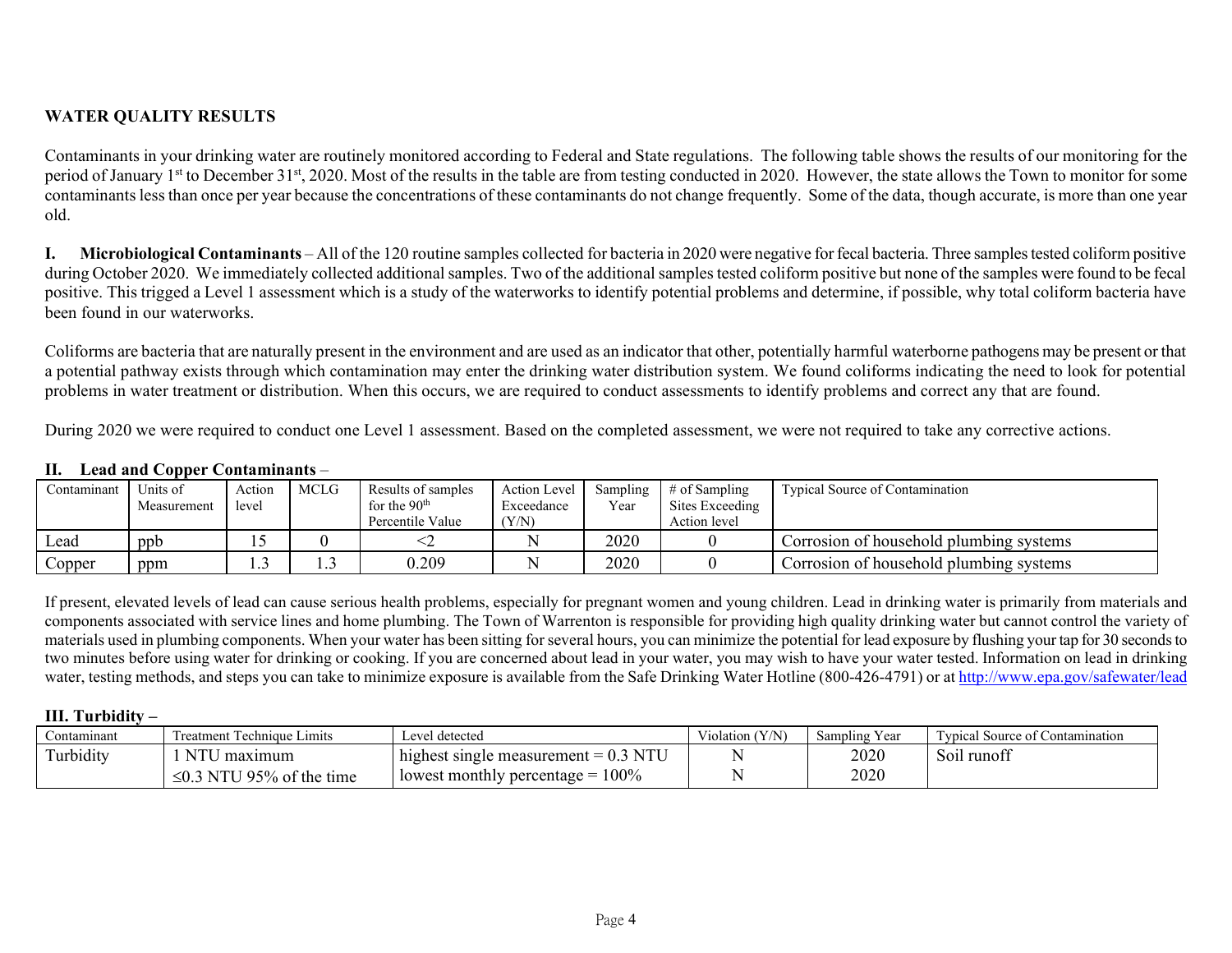| Contaminant            | Units of<br>Measure | MCLG     | <b>MCL</b> | Level<br>Detected | Violation<br>(Y/N) | Range of<br>Detection at | Sampling Year | Typical Source of Contamination                  |
|------------------------|---------------------|----------|------------|-------------------|--------------------|--------------------------|---------------|--------------------------------------------------|
|                        | ment                |          |            |                   |                    | <b>Sampling Points</b>   |               |                                                  |
| <b>Combined Radium</b> | pCi/L               | $\theta$ |            | 1.59              | N                  | $0.1 - 2.7$              | 2016, 2019    | Erosion of natural deposits                      |
| <b>Beta Emitters</b>   | pCi/L               | $\theta$ | 50         | 2.9               | N                  | $0.8 - 4.9$              | 2016, 2019    | Decay of natural and man-made deposits           |
| Gross Alpha            | pCi/L               | $\theta$ | 15         | 4.1               | N                  | $ND-7.2$                 | 2016, 2019    | Decay of natural deposits                        |
| Nitrate and Nitrite    | mg/L                | 10       | 10         | 3.69              | N                  | ND-3.69                  | 2019, 2020    | Runoff from fertilizer use; Leaching from septic |
|                        |                     |          |            |                   |                    |                          |               | tanks, sewage; Erosion of natural deposits       |
| Fluoride               | mg/L                | 4        | 4          | 0.87              | N                  | $0.26 - 0.87$            | 2018, 2019,   | Water additive which promotes strong teeth       |
|                        |                     |          |            |                   |                    |                          | 2020          |                                                  |
| Barium                 | mg/L                |          | ◠          | 0.015             | N                  | $ND-0.016$               | 2018, 2019,   | Erosion of natural deposits                      |
|                        |                     |          |            |                   |                    |                          | 2020          |                                                  |

**IV. Other Chemical and Radiological Contaminants** – The PMCL for beta particles is 4 mrem/year. EPA considers 50 pCi/L to be the level of concern for beta particles.

**V. Disinfection By-Products, Precursors, and Residuals** – Were there any detections? (X) Yes, as described below. ( ) No

| Contaminant                  | Units of | MCLG | MCL       | Level Detected | Violation | Range of Detection at  | Sample | Typical Source of Contamination           |
|------------------------------|----------|------|-----------|----------------|-----------|------------------------|--------|-------------------------------------------|
|                              | Measure  |      |           |                | (Y/N)     | <b>Sampling Points</b> | Year   |                                           |
|                              | ment     |      |           |                |           |                        |        |                                           |
| <b>Total Trihalomethanes</b> | ppb      | N/A  | 80        | 59             |           | 30-77                  | 2020   | By-product of drinking water chlorination |
| Haloacetic Acids             | ppb      | N/A  | 60        | 24             |           | $11 - 30$              | 2020   | By-product of drinking water disinfection |
| Total Organic Carbon         | mg/L     | N/A  | <b>TT</b> | TOC removal    |           | TOC removal ratio      | 2020   | Naturally present in the environment      |
|                              |          |      |           | ratio          |           | $1 - 2.2$              |        |                                           |
|                              |          |      |           |                |           |                        |        |                                           |
| Chlorine                     | mg/L     |      |           | l.45           |           | $0.12 - 2.20$          | 2020   | Water additive used to control microbes   |

**VI. Secondary Contaminants** – Were there any detections? (X) Yes, as described below. ( ) No

| , п. эссонані<br>$\sim$ on an internet |                     | $\cdots$ of the $\cdots$ and $\cdots$ |            |                   | .                  | 1 OS. 669 GOSOIIO OG OOIO 11 . | $\sim$              |                                        |
|----------------------------------------|---------------------|---------------------------------------|------------|-------------------|--------------------|--------------------------------|---------------------|----------------------------------------|
| Contaminant                            | Units of<br>Measure | <b>MCLG</b>                           | <b>MCI</b> | Level<br>Detected | Violation<br>(Y/N) | Range of<br>Detection at       | Year<br>Sample      | <b>Typical Source of Contamination</b> |
|                                        | ment                |                                       |            |                   |                    | <b>Sampling Points</b>         |                     |                                        |
| Sodium                                 | mg/L                | N/A                                   | N/A        | 85.2              | ъT                 | 6.31-85.2                      | 2018, 2019,<br>2020 | Erosion of natural deposits            |

The Town constantly monitors for various contaminants in the water supply to meet all regulatory requirements. The tables list only those contaminants that had some level of detection. Many other contaminants have been analyzed but were not present or were below the detection limits of the lab equipment.